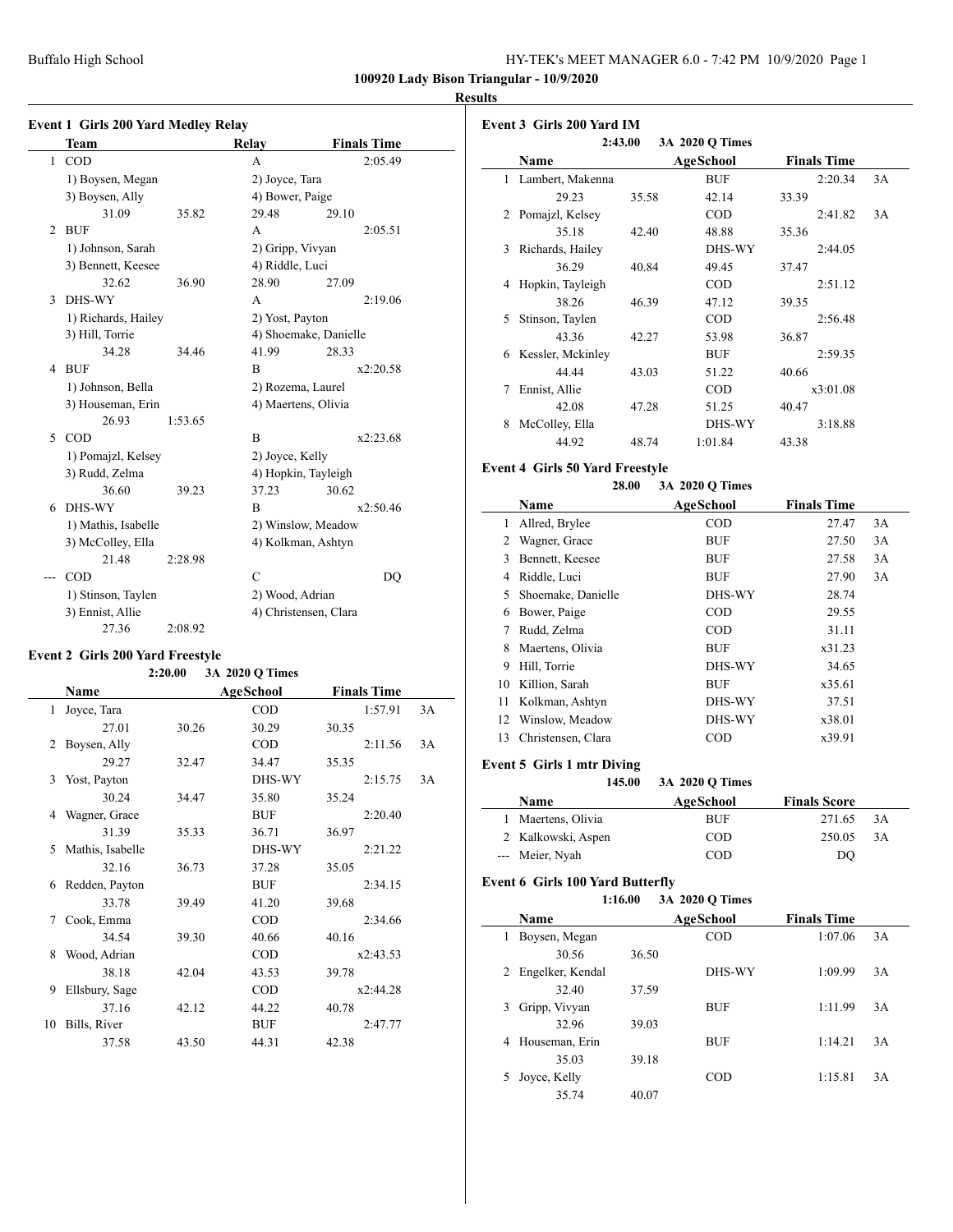|  |  | HY-TEK's MEET MANAGER 6.0 - 7:42 PM 10/9/2020 Page 2 |  |  |
|--|--|------------------------------------------------------|--|--|
|--|--|------------------------------------------------------|--|--|

**100920 Lady Bison Triangular - 10/9/2020**

#### **Results**

| (Event 6 Girls 100 Yard Butterfly) |                    |       |            |                    |
|------------------------------------|--------------------|-------|------------|--------------------|
|                                    | Name               |       | AgeSchool  | <b>Finals Time</b> |
|                                    | 6 Mathis, Isabelle |       | DHS-WY     | 1:17.31            |
|                                    | 36.04              | 41.27 |            |                    |
|                                    | Rozema, Laurel     |       | <b>BUF</b> | 1:31.97            |
|                                    | 42.53              | 49 44 |            |                    |
|                                    |                    |       |            |                    |

### **Event 7 Girls 100 Yard Freestyle**

# **1:04.00 3A 2020 Q Times**

|               | Name               |       | AgeSchool  | <b>Finals Time</b> |    |
|---------------|--------------------|-------|------------|--------------------|----|
| $\mathbf{1}$  | Boysen, Ally       |       | COD        | 57.78              | 3A |
|               | 27.20              | 30.58 |            |                    |    |
| $\mathcal{L}$ | Allred, Brylee     |       | <b>COD</b> | 1:00.97            | 3A |
|               | 29.44              | 31.53 |            |                    |    |
| 3             | Bennett, Keesee    |       | <b>BUF</b> | 1:01.35            | 3A |
|               | 29.52              | 31.83 |            |                    |    |
| 4             | Richards, Hailey   |       | DHS-WY     | 1:05.66            |    |
|               | 31.41              | 34.25 |            |                    |    |
| 5             | Pomajzl, Kelsey    |       | <b>COD</b> | 1:05.73            |    |
|               | 31.27              | 34.46 |            |                    |    |
| 6             | Johnson, Bella     |       | <b>BUF</b> | 1:12.21            |    |
|               | 34.63              | 37.58 |            |                    |    |
| 7             | Ellsbury, Sage     |       | $\rm{COD}$ | x1:13.51           |    |
|               | 34.81              | 38.70 |            |                    |    |
| 8             | McColley, Ella     |       | DHS-WY     | 1:18.82            |    |
|               | 37.31              | 41.51 |            |                    |    |
| 9             | Bills, River       |       | <b>BUF</b> | 1:20.82            |    |
|               | 39.04              | 41.78 |            |                    |    |
| 10            | Hill, Torrie       |       | DHS-WY     | 1:22.49            |    |
|               | 40.66              | 41.83 |            |                    |    |
| 11            | Christensen, Clara |       | $\rm{COD}$ | x1:34.79           |    |
|               | 45.31              | 49.48 |            |                    |    |

#### **Event 8 Girls 500 Yard Freestyle**

|   | 6:33.00              | 3A 2020 O Times |                    |    |
|---|----------------------|-----------------|--------------------|----|
|   | <b>Name</b>          | AgeSchool       | <b>Finals Time</b> |    |
|   | Joyce, Tara          | $\rm{COD}$      | 5:17.10            | 3A |
|   | 2 Bower, Paige       | <b>COD</b>      | 5:58.61            | 3A |
| 3 | Engelker, Kendal     | DHS-WY          | 6:17.36            | 3A |
|   | 4 Stinson, Taylen    | <b>COD</b>      | 6:41.68            |    |
|   | 5 Shoemake, Danielle | DHS-WY          | 6:47.06            |    |
| 6 | Riddle, Luci         | <b>BUF</b>      | 6:47.65            |    |

#### **Event 9 Girls 200 Yard Freestyle Relay**

|   | Team                                       |       | Relav              | <b>Finals Time</b> |  |
|---|--------------------------------------------|-------|--------------------|--------------------|--|
| 1 | <b>BUF</b>                                 |       | А                  | 1:50.33            |  |
|   | 1) Wagner, Grace                           |       | 2) Bennett, Keesee |                    |  |
|   | 3) Lambert, Makenna                        |       | 4) Riddle, Luci    |                    |  |
|   | 27.54                                      | 27.64 | 26.74              | 28.41              |  |
| 2 | <b>COD</b>                                 |       | A                  | 2:03.32            |  |
|   | 1) Pomajzl, Kelsey                         |       | 2) Cook, Emma      |                    |  |
|   | 3) Hopkin, Tayleigh                        |       | 4) Stinson, Taylen |                    |  |
|   | 30.11                                      | 32.03 | 30.35              | 30.83              |  |
| 3 | <b>COD</b>                                 |       | B                  | x2:15.87           |  |
|   | 1) Christensen, Clara<br>3) Ellsbury, Sage |       | 2) Wood, Adrian    |                    |  |
|   |                                            |       | 4) Joyce, Kelly    |                    |  |
|   | 43.58                                      | 30.02 | 31.33              | 30.94              |  |
|   |                                            |       |                    |                    |  |

| <b>BUF</b>           |       | в                   | x2:18.46 |  |
|----------------------|-------|---------------------|----------|--|
| 1) Kessler, Mckinley |       | 2) Maertens, Olivia |          |  |
| 3) Bills, River      |       | 4) Killion, Sarah   |          |  |
| 33.47                | 36.97 | 1:08.02             |          |  |
| DHS-WY               |       | A                   | 2:18.90  |  |
| 1) McColley, Ella    |       | 2) Winslow, Meadow  |          |  |
| 3) Kolkman, Ashtyn   |       | 4) Richards, Hailey |          |  |
| 34.65                | 40.68 | 34.47               | 29.10    |  |
|                      |       |                     |          |  |

#### **Event 10 Girls 100 Yard Backstroke**

|    | 1:12.50            |       | 3A 2020 Q Times  |                    |    |
|----|--------------------|-------|------------------|--------------------|----|
|    | Name               |       | <b>AgeSchool</b> | <b>Finals Time</b> |    |
|    | 1 Lambert, Makenna |       | <b>BUF</b>       | 1:03.91            | 3A |
|    | 31.62              | 32.29 |                  |                    |    |
|    | 2 Boysen, Megan    |       | $\rm COD$        | 1:07.01            | 3A |
|    | 32.17              | 34.84 |                  |                    |    |
| 3  | Yost, Payton       |       | DHS-WY           | 1:08.29            | 3A |
|    | 32.15              | 36.14 |                  |                    |    |
| 4  | Johnson, Sarah     |       | <b>BUF</b>       | 1:09.22            | 3A |
|    | 33.83              | 35.39 |                  |                    |    |
| 5. | Houseman, Erin     |       | <b>BUF</b>       | 1:13.61            |    |
|    | 36.26              | 37.35 |                  |                    |    |
| 6  | Gripp, Vivyan      |       | <b>BUF</b>       | x1:14.47           |    |
|    | 36.39              | 38.08 |                  |                    |    |
| 7  | Johnson, Bella     |       | <b>BUF</b>       | x1:19.13           |    |
|    | 38.00              | 41.13 |                  |                    |    |
| 8  | Redden, Payton     |       | <b>BUF</b>       | x1:19.23           |    |
|    | 38.21              | 41.02 |                  |                    |    |
| 9  | Rudd, Zelma        |       | <b>COD</b>       | 1:21.76            |    |
|    | 39.57              | 42.19 |                  |                    |    |
|    | 10 Ennist, Allie   |       | $\rm{COD}$       | 1:29.22            |    |
|    | 43.42              | 45.80 |                  |                    |    |
| 11 | Killion, Sarah     |       | <b>BUF</b>       | x2:09.65           |    |

## **Event 11 Girls 100 Yard Breaststroke**

 $\frac{1}{2}$ 

|   | Name              |         | AgeSchool  | <b>Finals Time</b> |    |
|---|-------------------|---------|------------|--------------------|----|
| 1 | Hopkin, Tayleigh  |         | COD        | 1:19.56            | 3A |
|   | 37.41             | 42.15   |            |                    |    |
| 2 | Joyce, Kelly      |         | $\rm{COD}$ | 1:23.06            |    |
|   | 39.93             | 43.13   |            |                    |    |
| 3 | Cook, Emma        |         | $\rm{COD}$ | 1:23.53            |    |
|   | 39.70             | 43.83   |            |                    |    |
| 4 | Wood, Adrian      |         | <b>COD</b> | x1:24.52           |    |
|   | 40.85             | 43.67   |            |                    |    |
| 5 | Rozema, Laurel    |         | <b>BUF</b> | 1:29.49            |    |
|   | 42.61             | 46.88   |            |                    |    |
| 6 | Kessler, Mckinley |         | <b>BUF</b> | 1:34.12            |    |
|   | 45.37             | 48.75   |            |                    |    |
| 7 | Winslow, Meadow   |         | DHS-WY     | 1:47.99            |    |
|   | 51.96             | 56.03   |            |                    |    |
| 8 | Kolkman, Ashtyn   |         | DHS-WY     | 1:56.15            |    |
|   | 54.23             | 1:01.92 |            |                    |    |